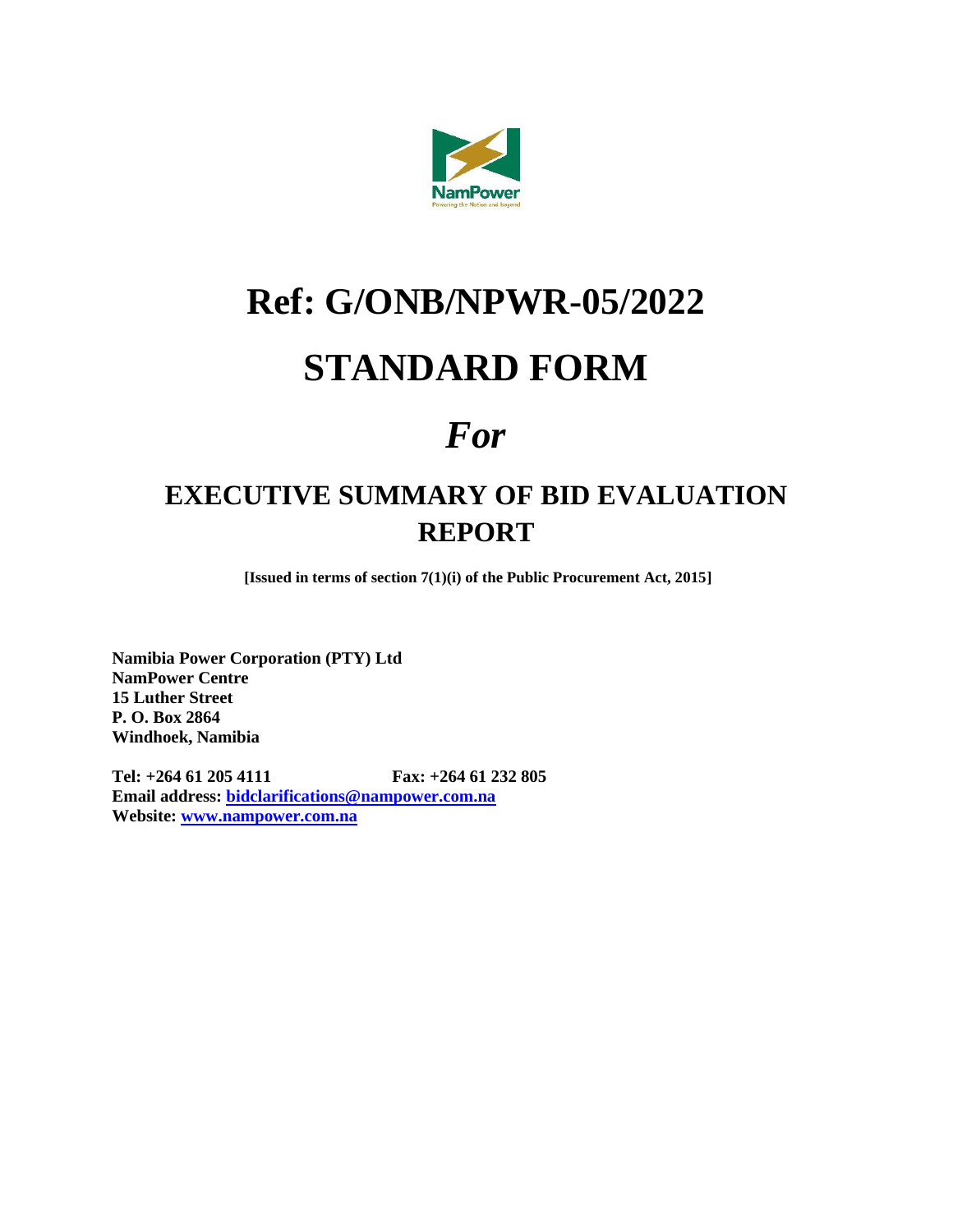#### **Executive Summary of Bid Evaluation Report**

#### **Project Title: G/ONB/NPWR-05/2022: Supply, Delivery, and Offloading of Various HV and MV Surge Arrestors**

#### **Reference number of procurement: G/ONB/NPWR-05/2022**

#### **Scope of Contract**: **G/ONB/NPWR-05/2022: Supply, Delivery, and Offloading of Various HV and MV Surge Arrestors**

**Procurement method used:** Open National Bidding (ONB)

- 1. **Date of Invitation of Bids:** 06 August 2021
- 2. **Closing date for submission of bids:** 24 September 2021
- 3. **Date and place of opening of bids:** 24 September 2021, NamPower Convention Centre
- 4. **Number of bids received by closing date:** Eleven (11)
- **5. Responsiveness of bids:**

| <b>Bidder's Name</b>                | <b>Pricing at Bid</b><br><b>Opening N\$</b> | <b>Responsive</b><br>or not | Reasons why bid is not responsive                                                                                                                                                                                                                                                 |
|-------------------------------------|---------------------------------------------|-----------------------------|-----------------------------------------------------------------------------------------------------------------------------------------------------------------------------------------------------------------------------------------------------------------------------------|
|                                     |                                             | responsive<br>(Yes/No)      |                                                                                                                                                                                                                                                                                   |
| White Star lighting<br>logistics cc | 1,191,940.50                                | <b>No</b>                   | Quotation letter not submitted<br>Submitted financial statement<br>for 1 year and not signed off by<br>an Accounting Officer<br>Average annual turnover less<br>$\bullet$<br>than bid amount and no credit<br>facility provided<br>Completed technical schedules<br>not submitted |
| Faradayz<br>Investments cc          | 3,202,878.00                                | No                          | Quotation letter not submitted<br>$\bullet$<br>Average annual turnover less<br>than bid amount and no credit<br>facility provided                                                                                                                                                 |
| <b>Fusion Investment</b><br>cc      | 5,988,435.20                                | <b>No</b>                   | No annual financial statements<br>$\bullet$<br>submitted with the bid or<br>credit facility letter from a<br>financial institution<br>Bank rating letter not provided<br>Completed technical schedules<br>not submitted                                                           |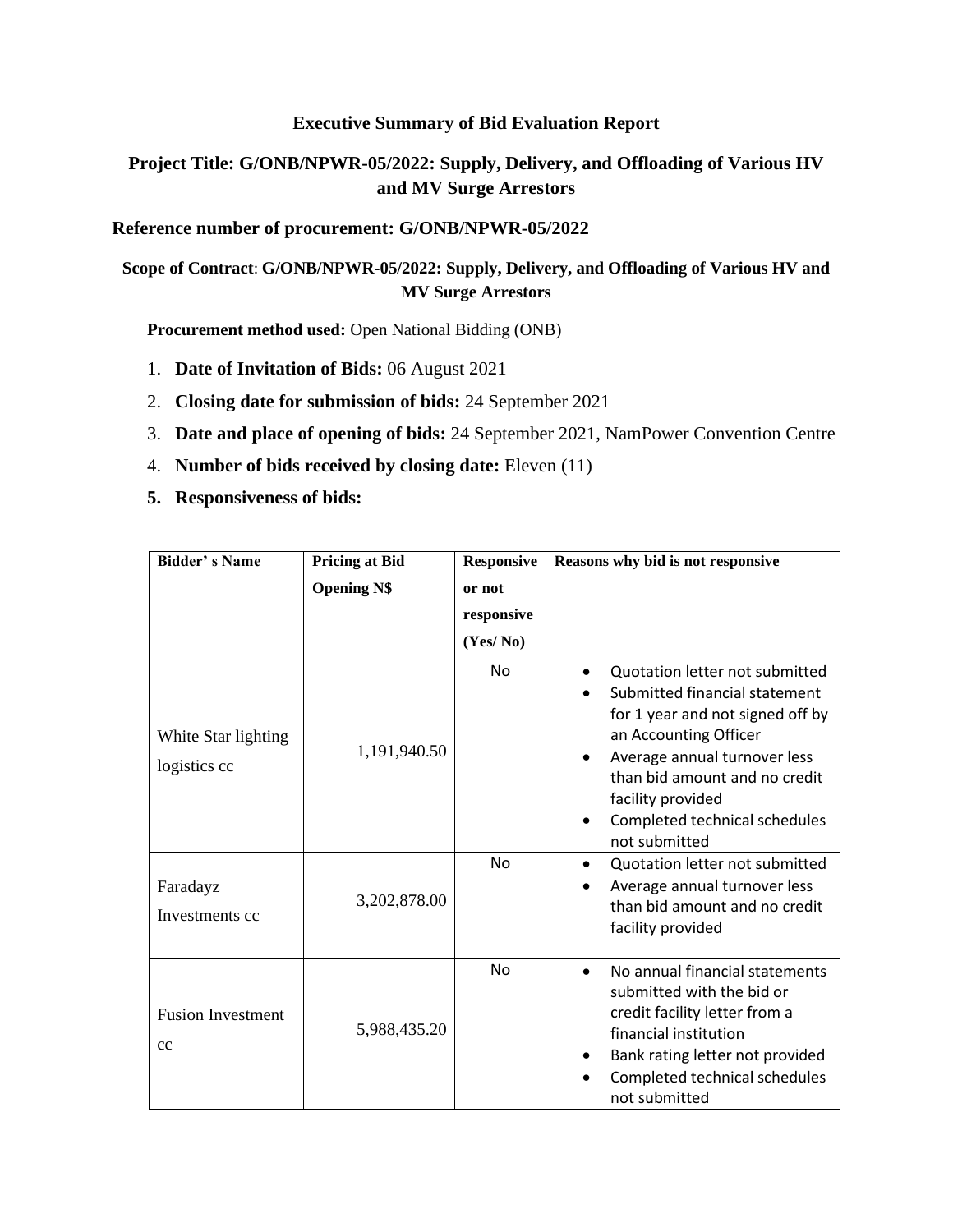| A&P Engineering<br>Equipment<br>Suppliers and<br>Services | 1,770,627.60 | No  | The submitted quotation letter<br>has a validity period of 90 days,<br>as opposed to the requested<br>180 days<br>Only 2 years annual financial<br>statements submitted instead<br>of the requested 3 years. In<br>addition, the submitted<br>financial statements are not<br>signed by an Accounting Officer<br>Average annual turnover for<br>the 2 years is less than bid<br>amount and no credit facility<br>provided |
|-----------------------------------------------------------|--------------|-----|---------------------------------------------------------------------------------------------------------------------------------------------------------------------------------------------------------------------------------------------------------------------------------------------------------------------------------------------------------------------------------------------------------------------------|
| NGC Investment cc                                         | 3,160,835.00 | No  | The 22kV and 33kV technical<br>schedules were only partially<br>completed<br>The 66kV, 132kV and 220kV<br>offered Surge Arrestors do not<br>meet the NamPower Technical<br>requirements                                                                                                                                                                                                                                   |
| <b>Dynamic Power</b><br>Solutions cc (DPS)                | 2,675,732.84 | No  | Quotation letter provided is<br>$\bullet$<br>only indicating a validity period<br>of 90 days instead of 180 days<br>as requested in the bidding<br>document                                                                                                                                                                                                                                                               |
| <b>AA</b> Systems<br>Investments cc                       | 2,770,904,52 | No  | Submitted financial statement<br>$\bullet$<br>for 1 year and not signed off by<br>an Accounting Officer<br>The credit rating letter<br>provided is not on a Bank<br>letterhead and no rating<br>categories defined<br>No credit facility letter<br>provided                                                                                                                                                               |
| Multi Solutions cc                                        | 3,208,019.18 | Yes |                                                                                                                                                                                                                                                                                                                                                                                                                           |
| Protecton<br>Engineering<br>Namibia (Pty) Ltd             | 5,097,458.85 | Yes |                                                                                                                                                                                                                                                                                                                                                                                                                           |
| Megatron<br>Engineering<br>Namibia (Pty) Ltd              | 2,282,435.15 | Yes |                                                                                                                                                                                                                                                                                                                                                                                                                           |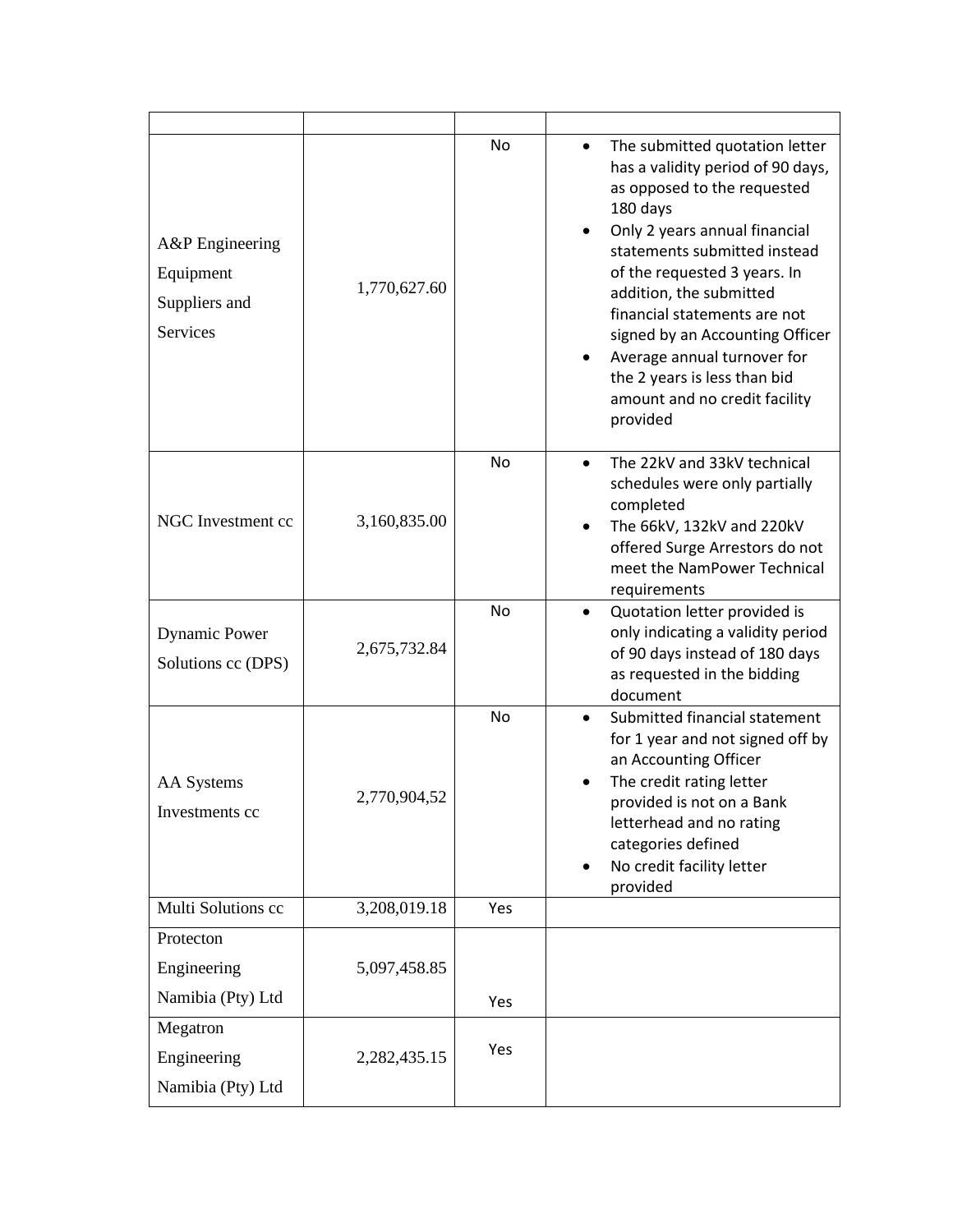| <b>Addiza Power</b> | 2,692,938.36 | Yes |  |
|---------------------|--------------|-----|--|
| Consultants         |              |     |  |

### 6. **Price comparison for bids that are substantially responsive**:

| <b>Name</b>                                                               | A. Price at Bid    | <b>B.</b> Bid Price after | C. price after         | D. Price after   | <b>Rank</b>    |
|---------------------------------------------------------------------------|--------------------|---------------------------|------------------------|------------------|----------------|
|                                                                           | <b>Opening N\$</b> | corrections               | <b>Adjustments N\$</b> | <b>Margin of</b> |                |
|                                                                           |                    |                           |                        | Preference [If   |                |
|                                                                           |                    |                           |                        | applicable]      |                |
|                                                                           |                    |                           | N\$1,680,247.80        |                  |                |
|                                                                           |                    |                           | (220kV);               |                  | $\overline{2}$ |
|                                                                           |                    |                           | N\$822,616.08          |                  |                |
| Multi<br>Solutions cc<br>Protecton<br>Engineering<br>Namibia<br>(Pty) Ltd |                    |                           | (132kV);               |                  |                |
|                                                                           |                    |                           | N\$395,482.50          |                  |                |
|                                                                           | 3,208,019.18       |                           | (66kV);                |                  |                |
|                                                                           |                    |                           | N\$146,164.50          |                  |                |
|                                                                           |                    |                           | (33kV) and             |                  |                |
|                                                                           |                    |                           | N\$163,508.73          |                  |                |
|                                                                           |                    |                           | (22kV)                 |                  |                |
|                                                                           |                    |                           |                        |                  |                |
|                                                                           |                    |                           | N\$2,405,952.81        |                  |                |
|                                                                           |                    |                           | (220kV);               |                  |                |
|                                                                           |                    |                           | N\$1,546,655.25        |                  |                |
|                                                                           | 5,097,458.85       |                           | (132kV);               |                  | 3              |
|                                                                           |                    |                           | N\$709,391.25          |                  |                |
|                                                                           |                    |                           | (66kV);                |                  |                |
|                                                                           |                    |                           |                        |                  |                |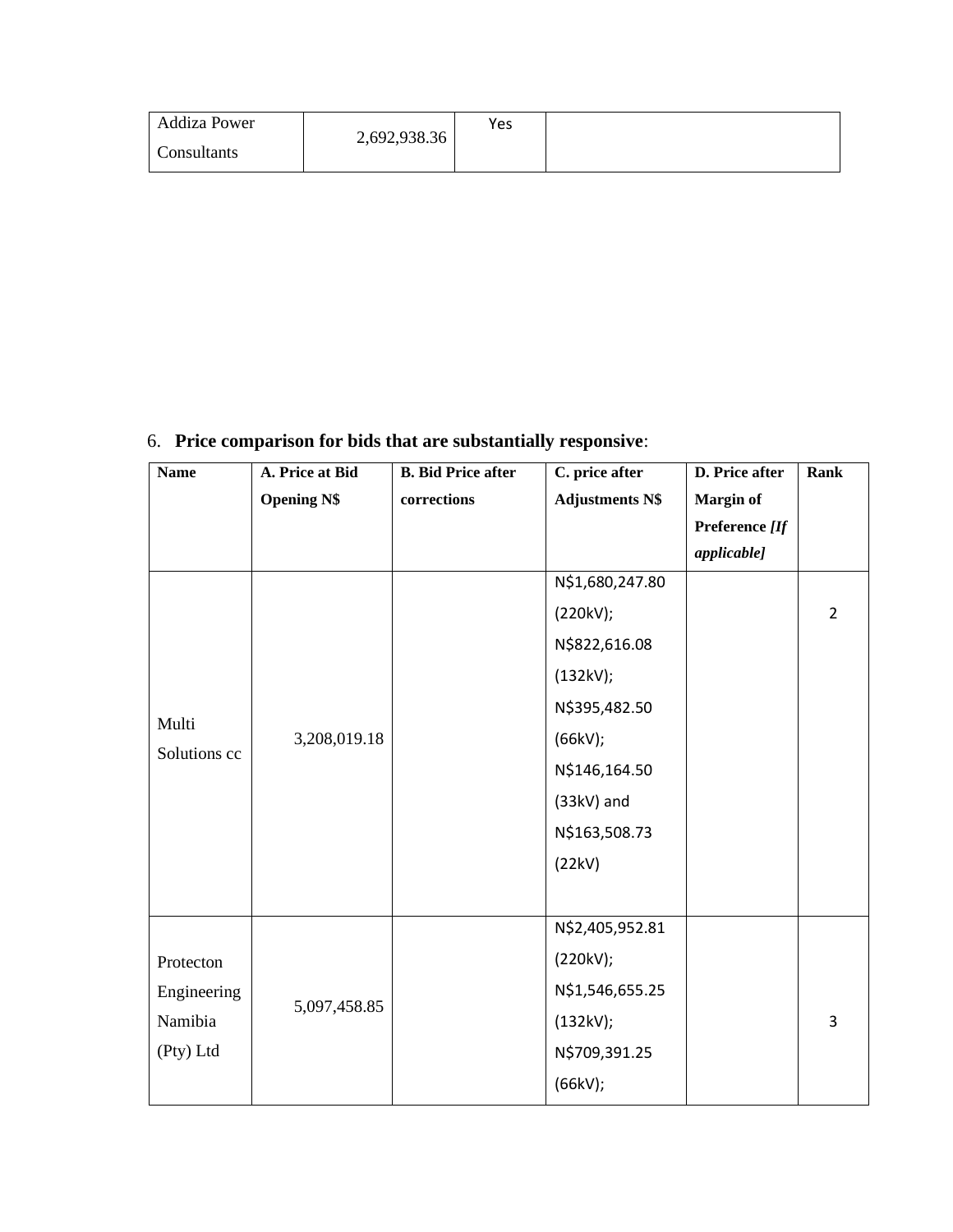|             |              | N\$217,333.53 |                  |              |
|-------------|--------------|---------------|------------------|--------------|
|             |              | (33kV) and    |                  |              |
|             |              | N\$218,126.19 |                  |              |
|             |              | (22kV)        |                  |              |
|             |              |               |                  |              |
|             |              |               |                  |              |
|             |              |               |                  |              |
|             |              | N\$289,301.40 |                  |              |
|             |              |               | (132kV-without   | $\mathbf{1}$ |
|             |              |               | Surge counters); |              |
|             |              | N\$381,779.86 |                  |              |
|             |              | (132kV-with   |                  |              |
| Megatron    |              |               | Surge counters); |              |
| Engineering | 2,282,435.15 | N\$253,427.05 |                  |              |
| Namibia     |              | (66kV);       |                  |              |
| (Pty) Ltd   |              | N\$68,957.74  |                  |              |
|             |              | $(33kV)$ and  |                  |              |
|             |              | N\$62,255.55  |                  |              |
|             | (22kV)       |               |                  |              |
|             |              |               |                  |              |
|             |              |               |                  |              |
|             |              | N\$988,985.75 |                  |              |
|             |              |               | (220kV-without   |              |
|             |              |               | Surge counters); |              |
|             |              | N\$538,229.79 |                  |              |
| Addiza      | (220kV-with  |               |                  |              |
| Power       | 2,692,938.36 |               | Surge counters); | $\mathbf{1}$ |
| Consultants |              | N\$748,803.08 |                  |              |
|             |              | (132kV);      |                  |              |
|             |              | N\$288,989.30 |                  |              |
|             |              | (66kV);       |                  |              |
|             |              | N\$104,036.11 |                  |              |